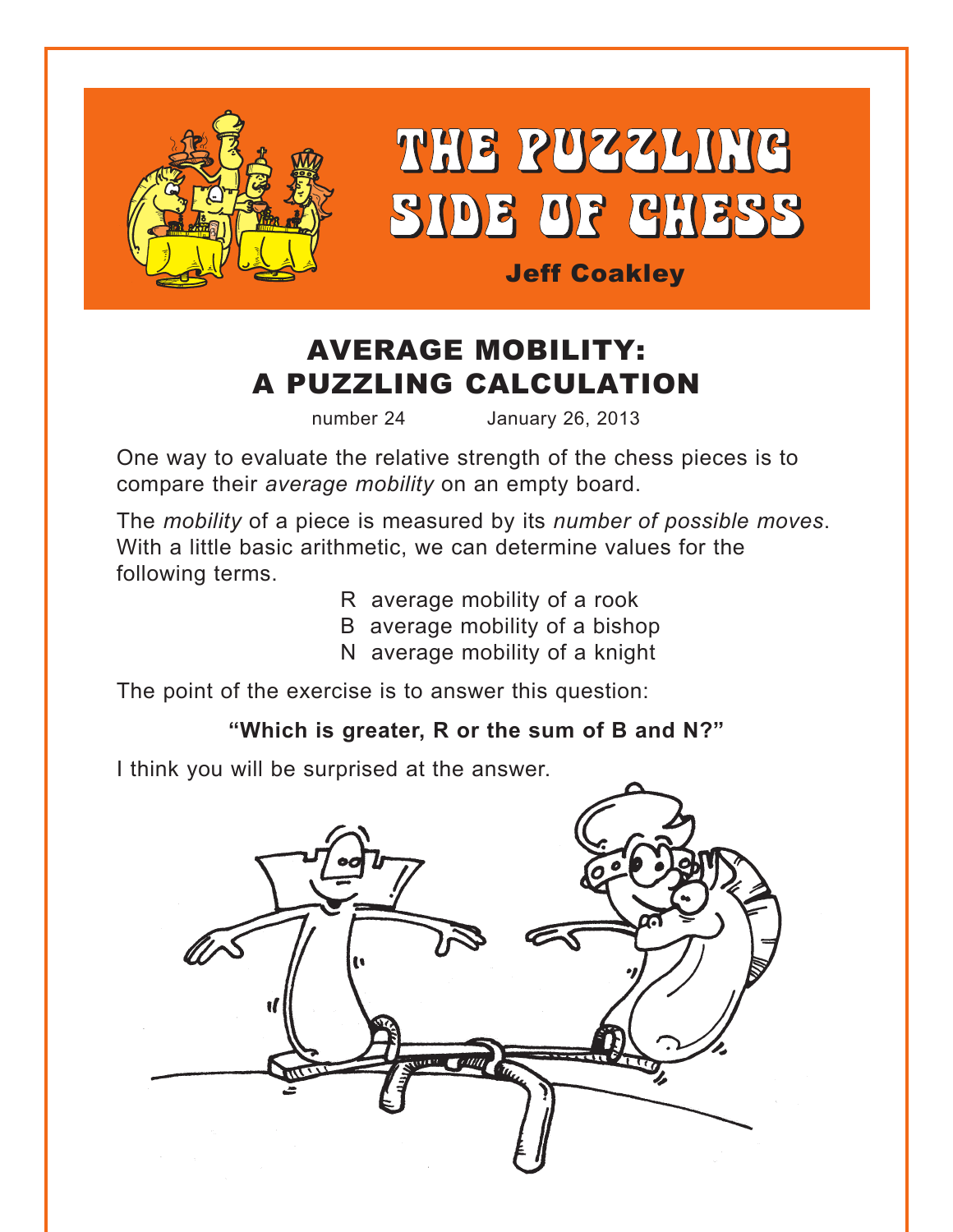Don't worry, folks. There are some "real puzzles" in the latter part of this column.

If you're not in the mood for a math quiz, here are the values for average mobility on an empty board. The calculations are given in the solution section.

> $R = 14$  moves  $B = 8.75$  moves  $N = 5.25$  moves

So the answer to the question is "neither".

$$
R = B + N
$$
  
14 = 8.75 + 5.25

The average mobility of a rook is exactly equal to the sum of the average mobilities of bishop and knight.

This is an amazing coincidence. There is no logical reason why these numbers should combine so harmoniously.

Another question:

**["Which is greater, the average mobility of a rook doubled or](#page-5-0)  the sum of the average mobilities of a queen and a knight?"**   $(2 \times R)$  or  $(Q + N)$ ?

As we all know, a queen has the powers of a rook and a bishop, so her average mobility is the sum of theirs.

> Average mobility  $Q = R + B$  $Q = 14 + 8.75 = 22.75$

A bit more math will show, perhaps less surprisingly than before, that the average mobility of a rook doubled is equal to the sum of the average mobilities of queen and knight.

$$
2 \times R = Q + N
$$
  
(2 x 14) = (22.75 + 5.25)

We can also derive the following noteworthy equation.

#### $Q = (2 \times B) + N$

Of course, calculations like these are not the basis for determining the standard *value of the pieces*. The soundness of the 9-5-3-3-1 counting system has been established by centuries of praxis, not by mathematics.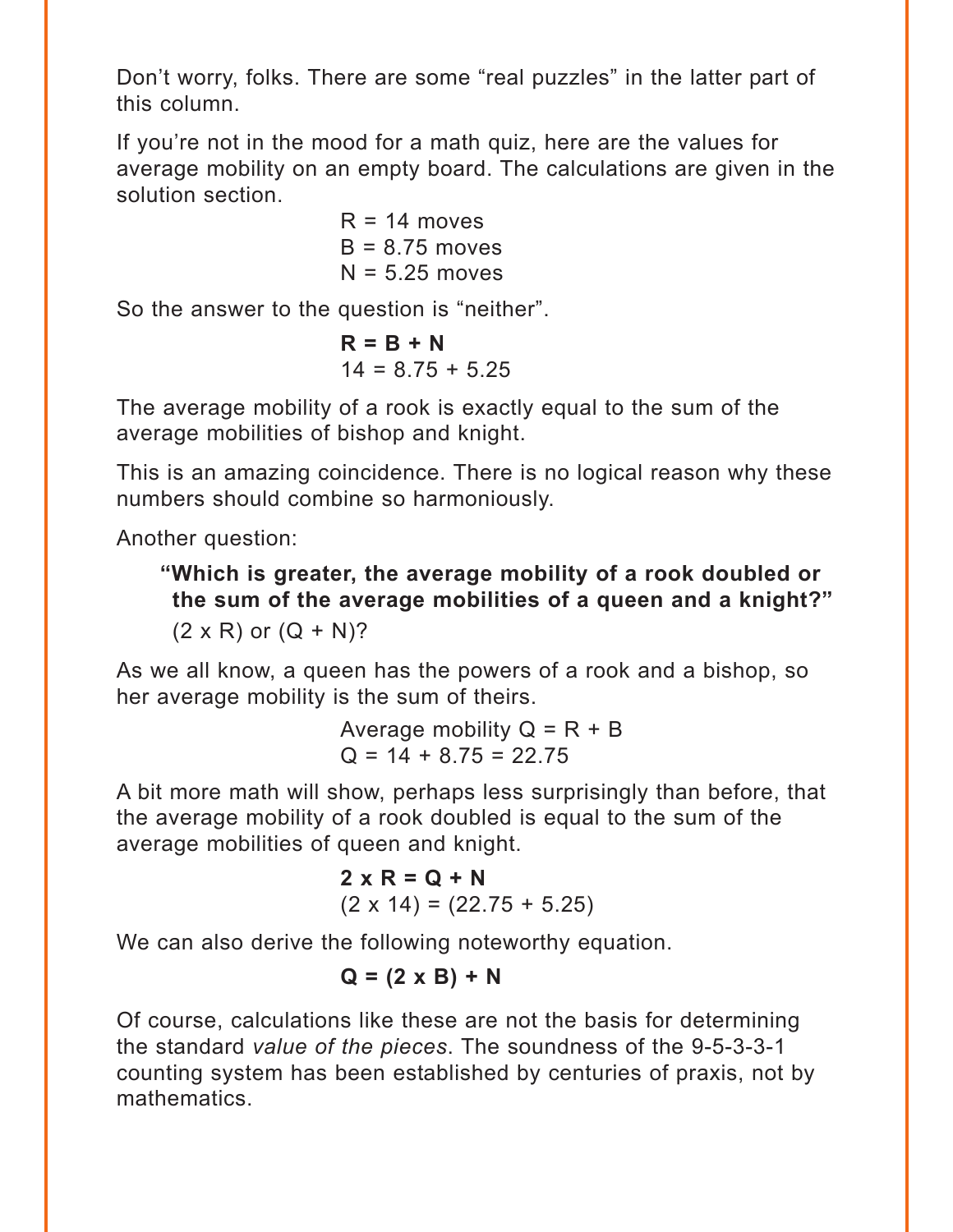<span id="page-2-0"></span>Master games prove that a bishop and a knight together are superior to a rook  $(3 + 3 > 5)$ . They demonstrate how a queen and a knight can outplay two rooks  $(9 + 3 > 5 + 5)$ . But still, isn't it strange that there is no actual math underlying these numerical values?

In conclusion, one important fact should be stated. The average mobility of a chess piece varies with the size of the board. The equation  $R = B + N$  is true for an 8 by 8 chessboard. However, with different size boards, all the values change.

Larger boards favour the rook. On a 10 by 10 board:

 $R = 18$   $R = 11.4$   $N = 5.76$  $R > B + N$ 

Smaller boards help the minor pieces. On a 6 by 6 board:

 $R = 10$  B = 6.1111 N = 4.4444  $R < R + N$ 

Maybe there is some natural connection between the chess pieces and our good old 8 by 8 board.

Before you ponder that for too long, here is a selection of puzzles to occupy your mind. They all feature rooks, bishops, and knights.

A *triple loyd* is three puzzles in one. In each part, your task is to place the black king on the board to achieve a certain goal.



#### **[Triple Loyd 14](#page-7-0)**

Place the black king on the board so that:

- A. Black is in checkmate.
- B. Black is in stalemate.
- C. White has a mate in 1.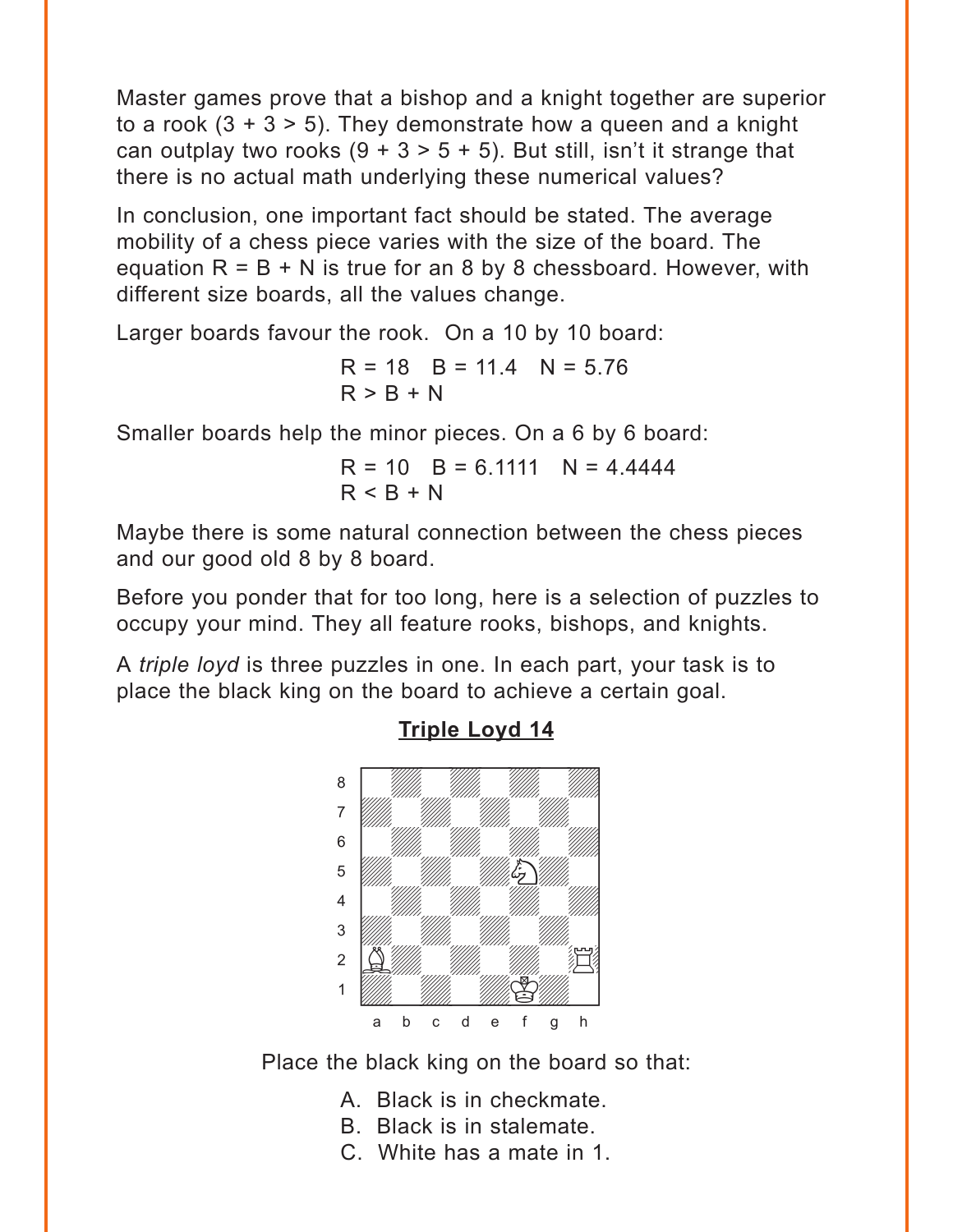<span id="page-3-0"></span>For triple loyds 1-13 and additional information on this kind of puzzle, see columns 1, 5, 11, 17 in the archives.



**[Triple Loyd 15](#page-8-0)**

Place the black king on the board so that:

- A. Black is in checkmate.
- B. Black is in stalemate.
- C. White has a mate in 1.

The rest of the puzzles all begin with this dynamic position.



**[Construction Task 03a](#page-8-0)**

曾 皆 里 鱼 名

Construct a position with a white king, rook, bishop, and knight against a lone black king so that White has the most mates in one move. Discovered checks are not allowed.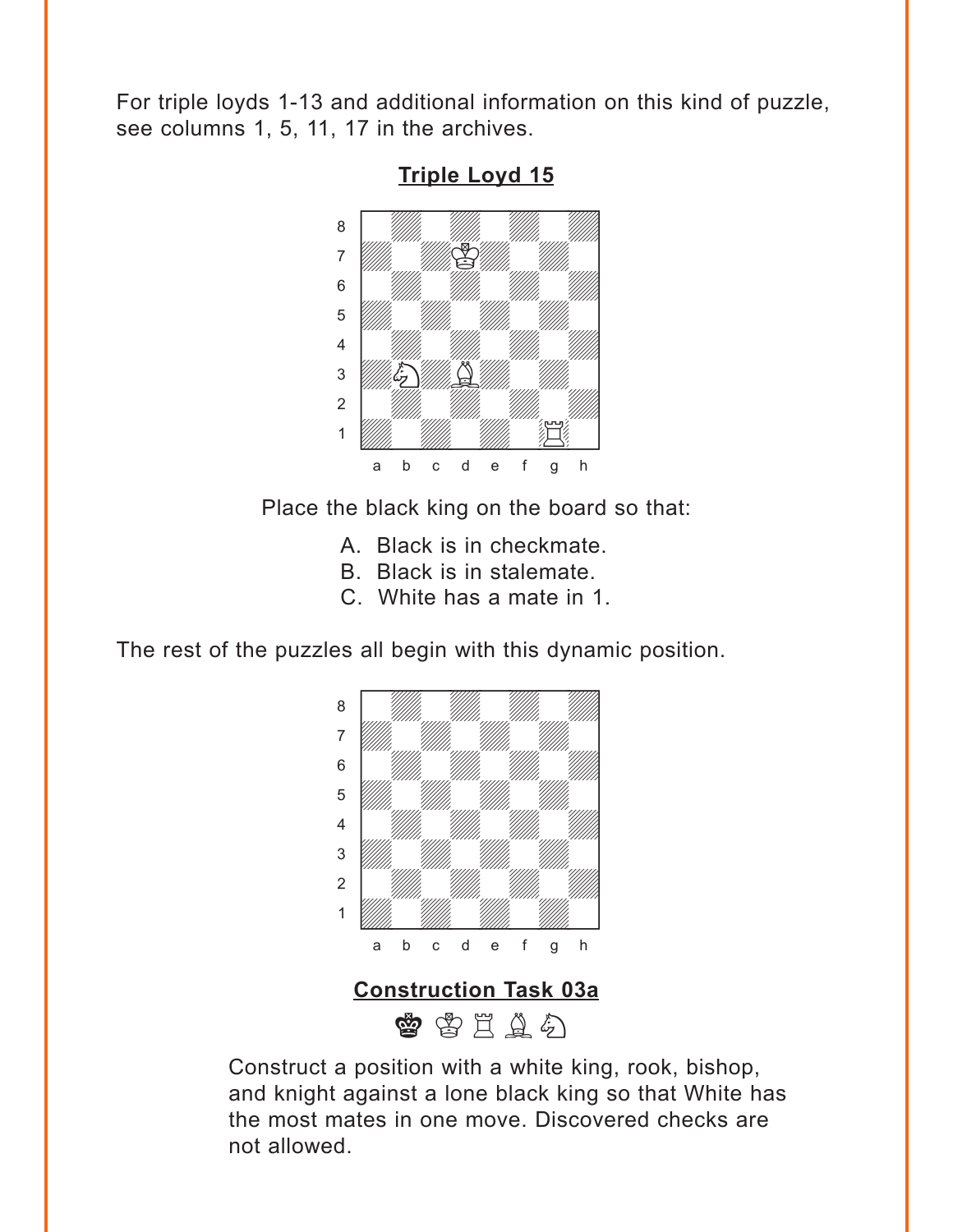<span id="page-4-0"></span>For more explanation about construction tasks, see *Eight Officers* (column 15).

Constructed positions must be legal. In other words, they must be reachable from an actual game. To show that a position is legal, find two previous moves (one white, one black) that would lead to the position. The usual difficulty is that Black was in an impossible double check on the previous turn.

#### **[Construction Task 03b](#page-9-0)**



Construct a position with a white king, rook, bishop, and knight against a lone black king so that White has the most mates in one move. Discovered checks are allowed. Each different move by a piece that uncovers mate is counted separately.

#### **[Construction Task 04a](#page-9-0)**



Construct a position with a white king, two rooks, two bishops, and two knights against a lone black king so that White has the most mates in one move. Discovered checks are not allowed. The two bishops must be placed on opposite-coloured squares.

#### **[Construction Task 04b](#page-10-0)**

 $\qquad \qquad \bullet$  the final final field  $\circ$  field  $\circ$  field  $\circ$  field  $\circ$  field  $\circ$  field  $\circ$ 

Construct a position with a white king, two rooks, two bishops, and two knights against a lone black king so that White has the most mates in one move. Discovered checks are allowed. The two bishops must be placed on opposite-coloured squares.

#### **[Independent Piece Placement: 4R + 4B + 4N](#page-10-0)**

EEEEAAAA4555

Place four rooks, four bishops, and four knights on the board so that none of the pieces attack each other. Two bishops should be on dark squares, and two on light squares.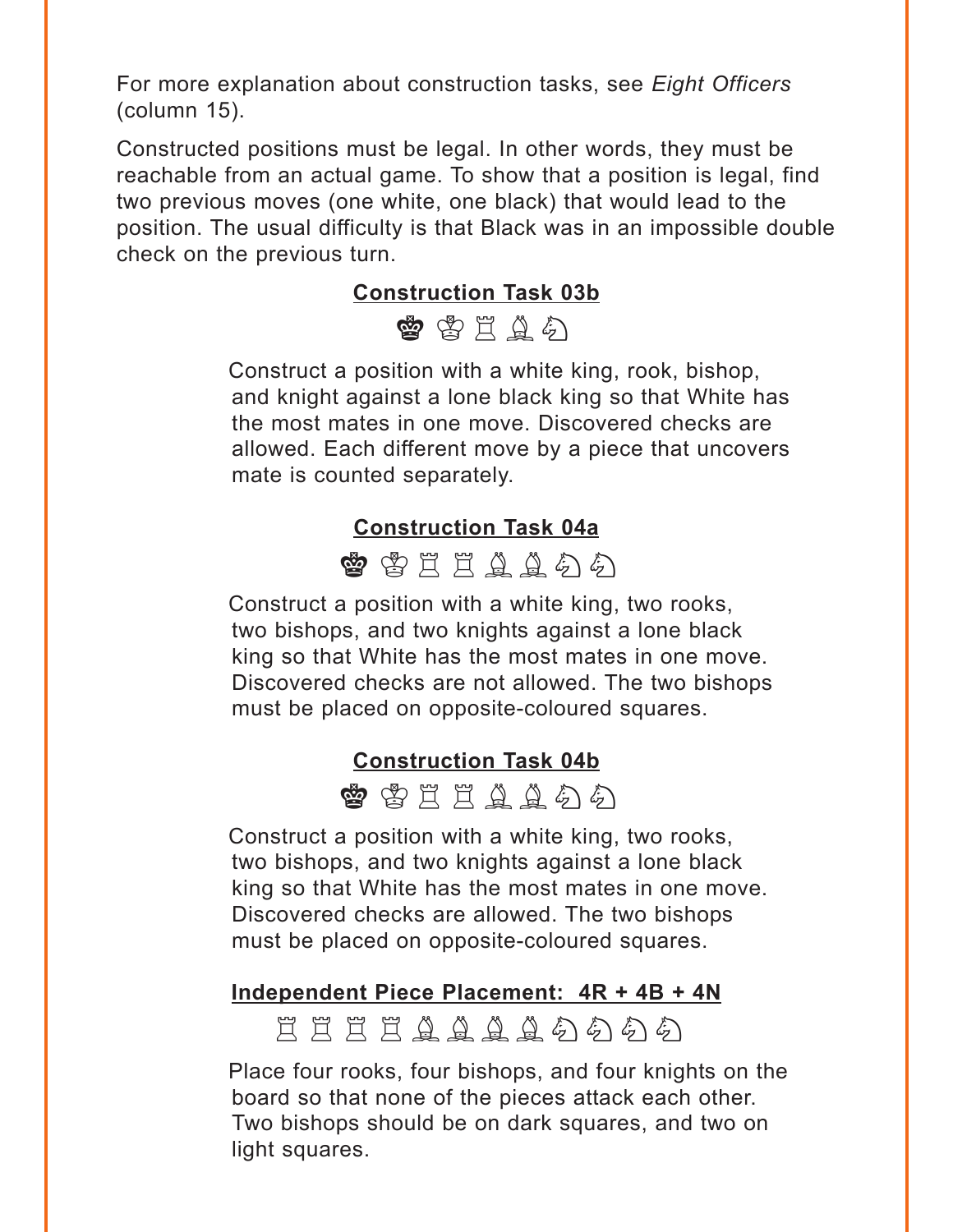## <span id="page-5-0"></span>**[Defensive Loop: 4R + 4B + 4N](#page-12-0)** EEEEAAAA4A

Place four rooks, four bishops, and four knights on the board so that each piece is defended exactly once and each piece defends exactly one other piece. Two bishops should be on dark squares, and two on light squares.

The defensive chain should form a continuous *loop*. The first piece guards the second piece; the second guards the third; the third guards the fourth; ...; and the twelfth guards the first.

For other defensive loop puzzles, see the *Eight Officers* columns (15, 18).

# **SOLUTIONS**

All puzzles and calculations by J. Coakley. Triple loyd 15 and tasks 3ab are from *Winning Chess Puzzles For Kids Volume 2* (2010). The others are *ChessCafe.com* originals (2013).

*PDF hyperlinks*. You can advance to the solution of any puzzle by clicking on the underlined title above the diagram. To return to the puzzle, click on the title above the solution diagram.

## **[AVERAGE MOBILITY](#page-0-0)** (on an empty board)

#### **R = 14 moves**

No calculation is required. A rook has the same mobility on every square. It makes no difference whether it is near the centre, in a corner, or on the edge of the board. It can always move to fourteen squares.

## **B = 8.75 moves**

The mobility of a bishop depends on how close it is to the centre. See the "frames" in the diagram below. A bishop has thirteen moves on 4 squares, eleven moves on 12 squares, nine moves on 20 squares, and seven moves on 28 squares.

> $(13 \times 4) + (11 \times 12) + (9 \times 20) + (7 \times 28) = 560$ Average mobility  $B = 560 \div 64 = 8.75$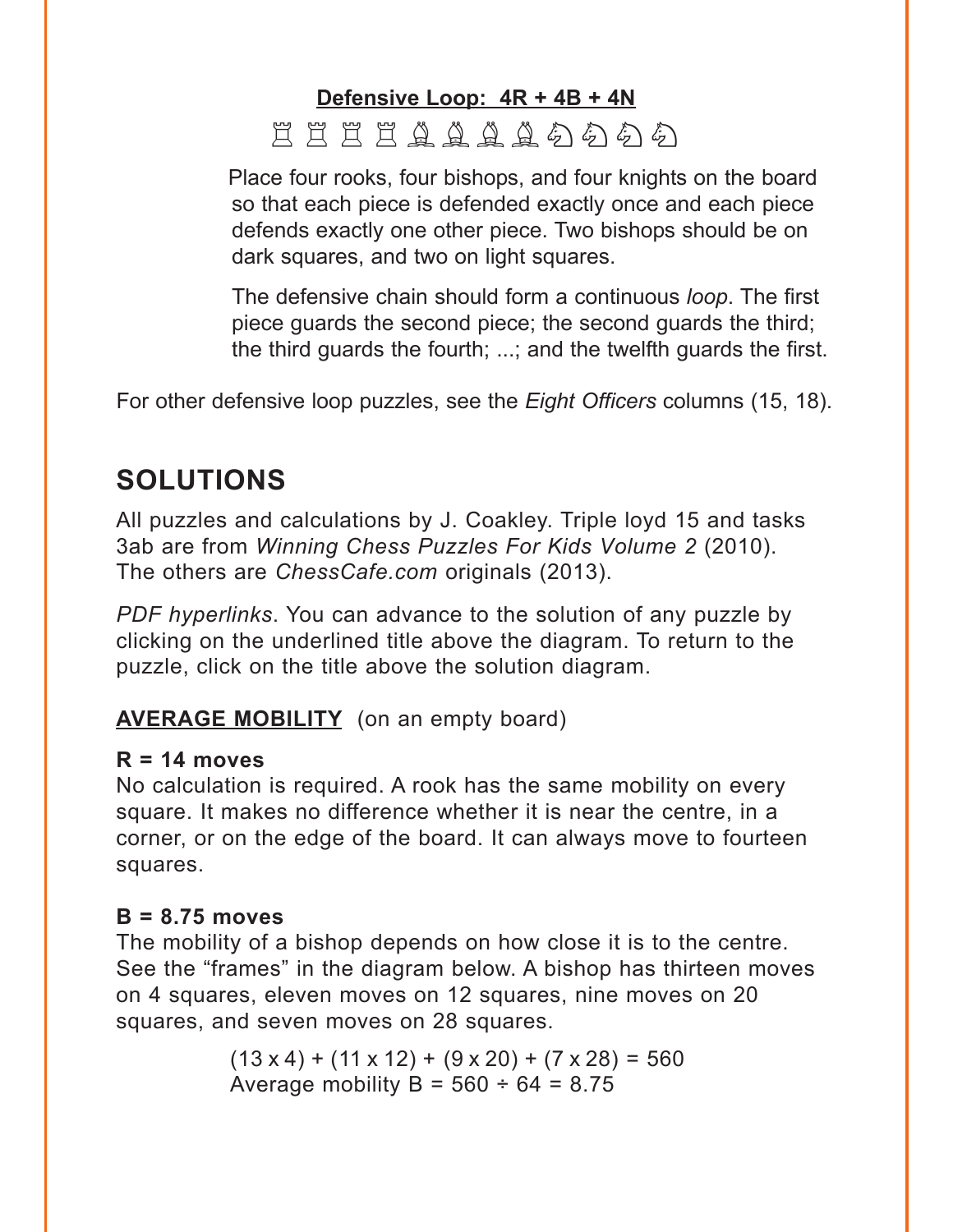

#### **N = 5.25 moves**

The mobility of a knight also depends on its proximity to the centre. See the next diagram. A knight has eight moves on 16 squares, six moves on 16 squares, four moves on 20 squares, three moves on 8 squares, and two moves on 4 squares.

> $(8 \times 16) + (6 \times 16) + (4 \times 20) + (3 \times 8) + (2 \times 4) = 336$ Average mobility  $N = 336 \div 64 = 5.25$



The average mobility of a rook is equal to the sum of the average mobilities of a bishop and a knight!?

$$
R = B + N
$$
  
14 = 8.75 + 5.25

#### **Q = 22.75 moves**

A queen combines the moves of a rook and a bishop, so her average mobility is the sum of theirs.

> Average mobility **Q = R + B**  $Q = 14 + 8.75 = 22.75$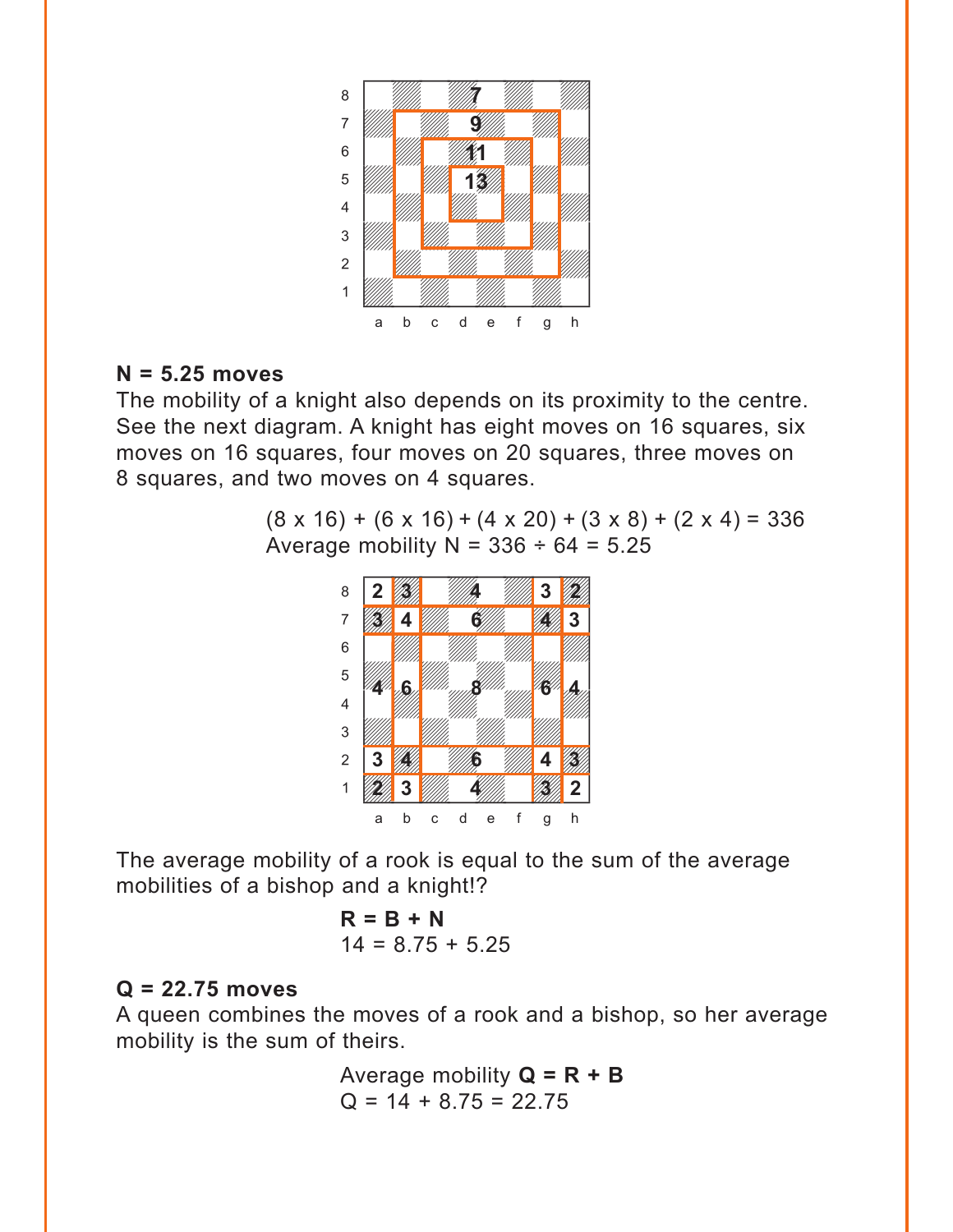<span id="page-7-0"></span>The average mobilty of a rook doubled is equal to the sum of the average mobilities of a queen and a knight.

> **(2 x R) = Q + N**  $28 = 22.75 + 5.25$

#### **K = 6.5625 moves**

A king has three moves from the 4 corner squares, five moves on the other 24 squares along the edge of the board, and eight moves on the 36 "interior" squares. This calculation disregards the possibility of castling.

> $(3 \times 4) + (5 \times 24) + (8 \times 36) = 420$ Average mobility  $K = 420 \div 64 = 6.5625$

#### **P = ?**

There are several reasons why the average mobilty of a pawn cannot be calculated in the same way as the other pieces. For example, a pawn can never stand on the 1st or 8th ranks, and it can only move diagonally if it captures. The possibility of promotion is an additional complication.



C. Kf8 (Rh8#)

Rook, bishop, and knight make a great attacking team.

#### **[Triple Loyd 14](#page-2-0)**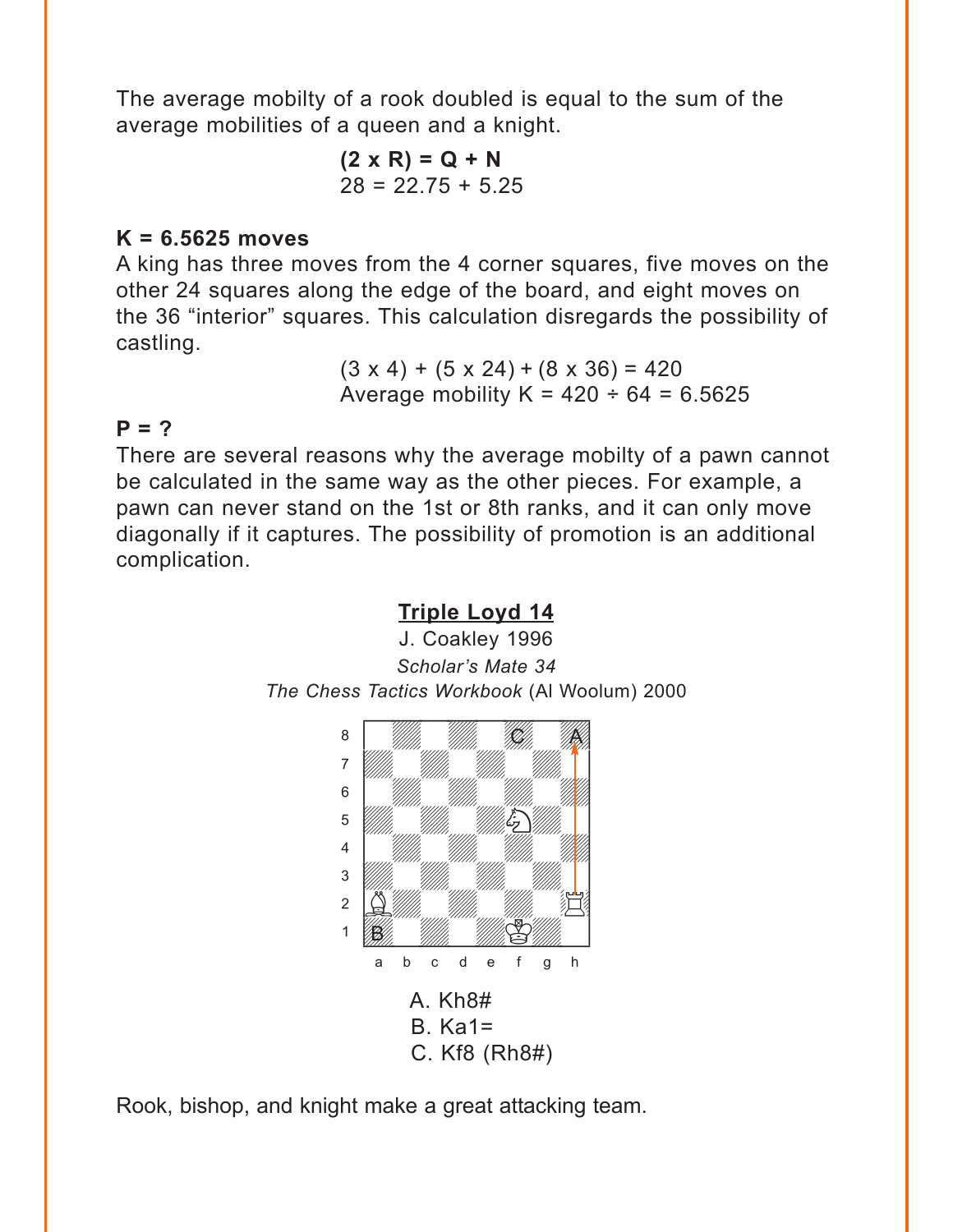## **Triple Loyd 15**

<span id="page-8-0"></span>

It's always pleasant to mate in the centre of the board.



Four mates in 1: 1.Bc6#, 1.Bf7#, 1.Re7#, 1.Rh8#

There are many ways to achieve the maximum of four mates. Here is another solution.

Ka6 Rb7 Bh2 Nd5 vs. Ka8 1.Ra7#, 1.Rb8#, 1.Nb6#, 1.Nc7#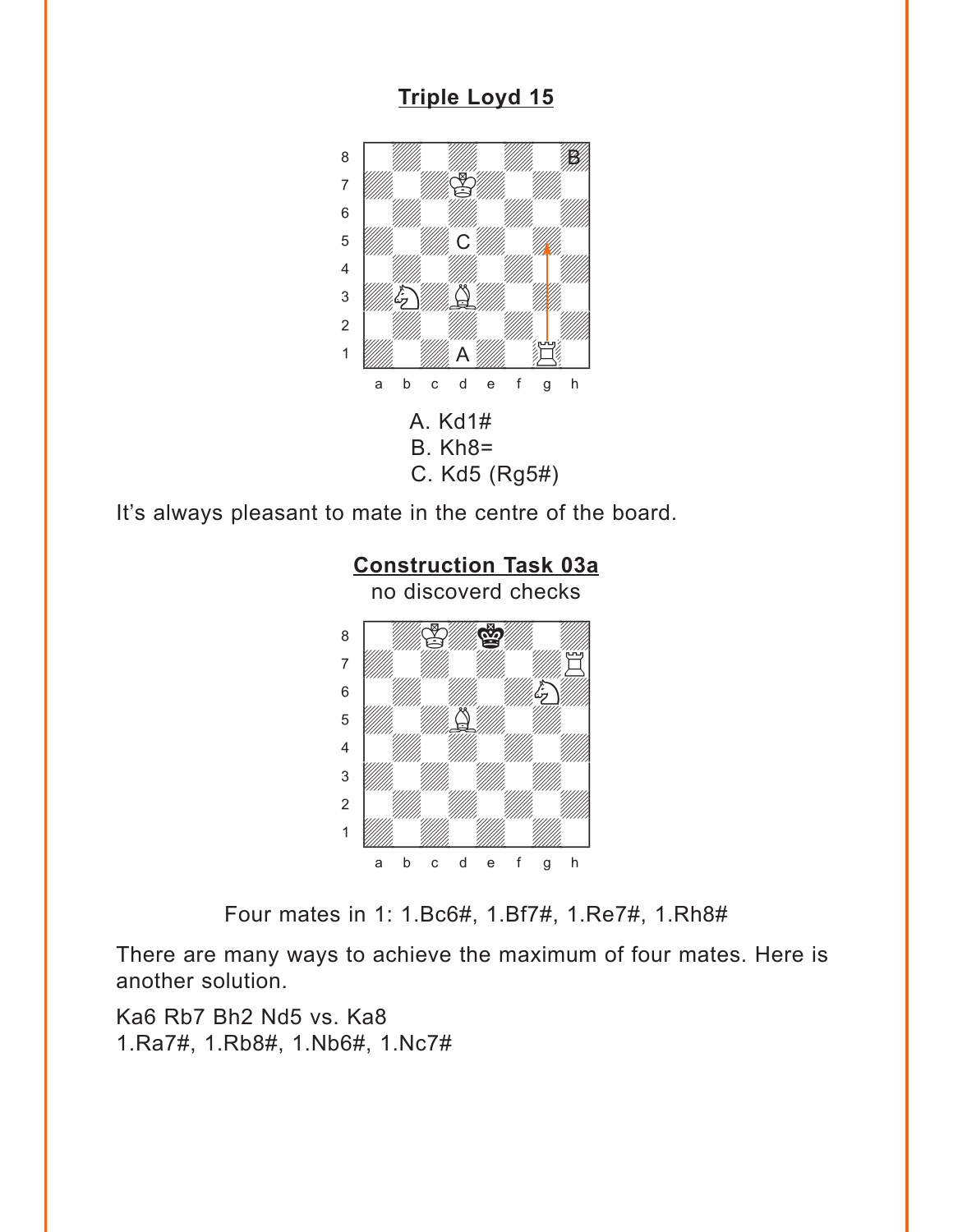<span id="page-9-0"></span>

Fourteen mates in 1: *any move by the white rook*

There are many ways to achieve the maximum of fourteen mates, but all involve fourteen moves of the rook uncovering a check by the bishop. Here is another solution.

Ka6 Rg2 Bh1 Nd7 vs. Ka8 *any move by the white rook*



Ten mates in 1: 1.Rb6#, 1.Rbe7#, 1.Rhe7#, 1.Rh6#, 1.Nc5#, 1.Nd4#, 1.Nf4#, 1.Ng5#, 1.Bc4#, 1.Bg4#

The maximum of ten mates can be achieved in many ways.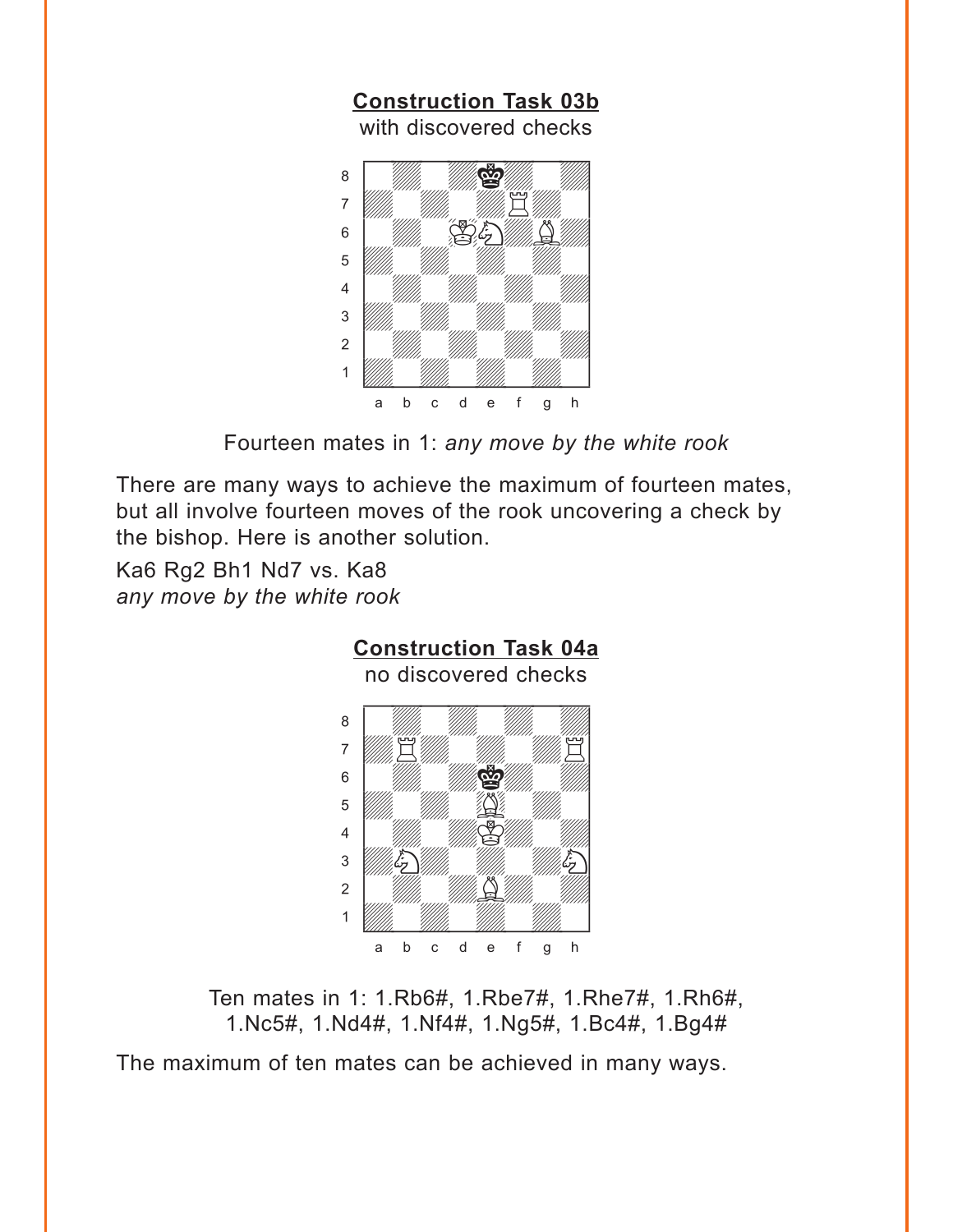<span id="page-10-0"></span>

Twenty-nine mates in 1:  $(R14 + B13 + N2)$ 

The previous moves could have been 1.Nc5-e6+ Kf4-e3.

There are lots of ways to achieve twenty-nine mates. I believe that thirty is impossible. How about you?

#### **[Independent Piece Placement: 4R + 4B + 4N](#page-4-0)**



There are many solutions. The one shown above is an example of *independent domination*, which means that all empty squares are attacked. It may be more difficult to find a solution in which some empty squares are not attacked, as in the diagram below, where c8 is "safe". Can anyone leave two or more squares unattacked?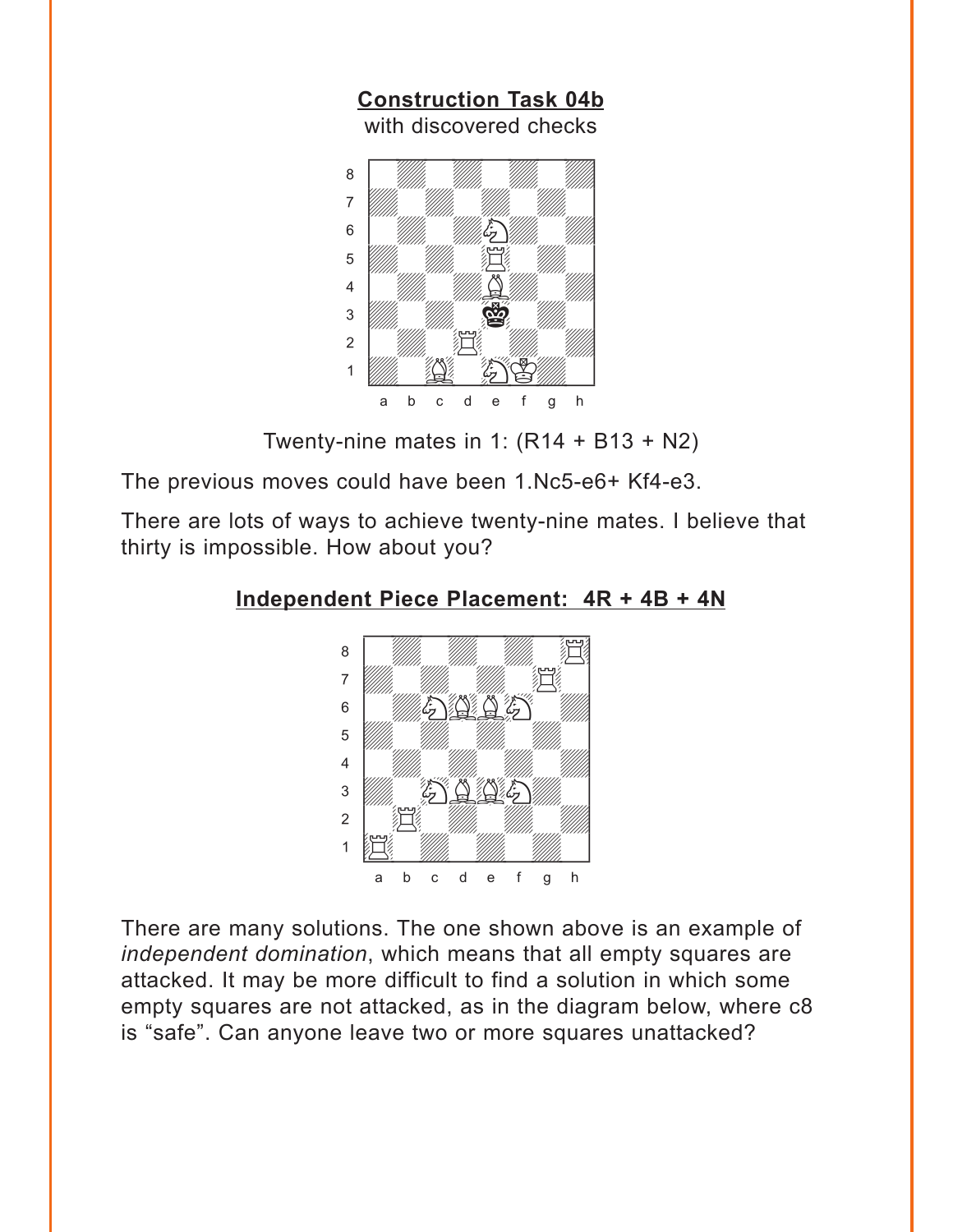

For those who enjoy domination, we have a bonus puzzle.

## Total Domination: 4R + 4B + 4N

Place four rooks, four bishops, and four knights on the board so that all sixty-four squares are attacked. A piece does not attack the square it stands on, so all occupied squares must be attacked by another piece.



One solution to this relatively easy puzzle is: Ra1 Rb8 Rc2 Rd7 Ne3 Nf3 Ng3 Nh3 Be5 Bf5 Bg5 Bh5

For more information on board domination problems, see column 6.